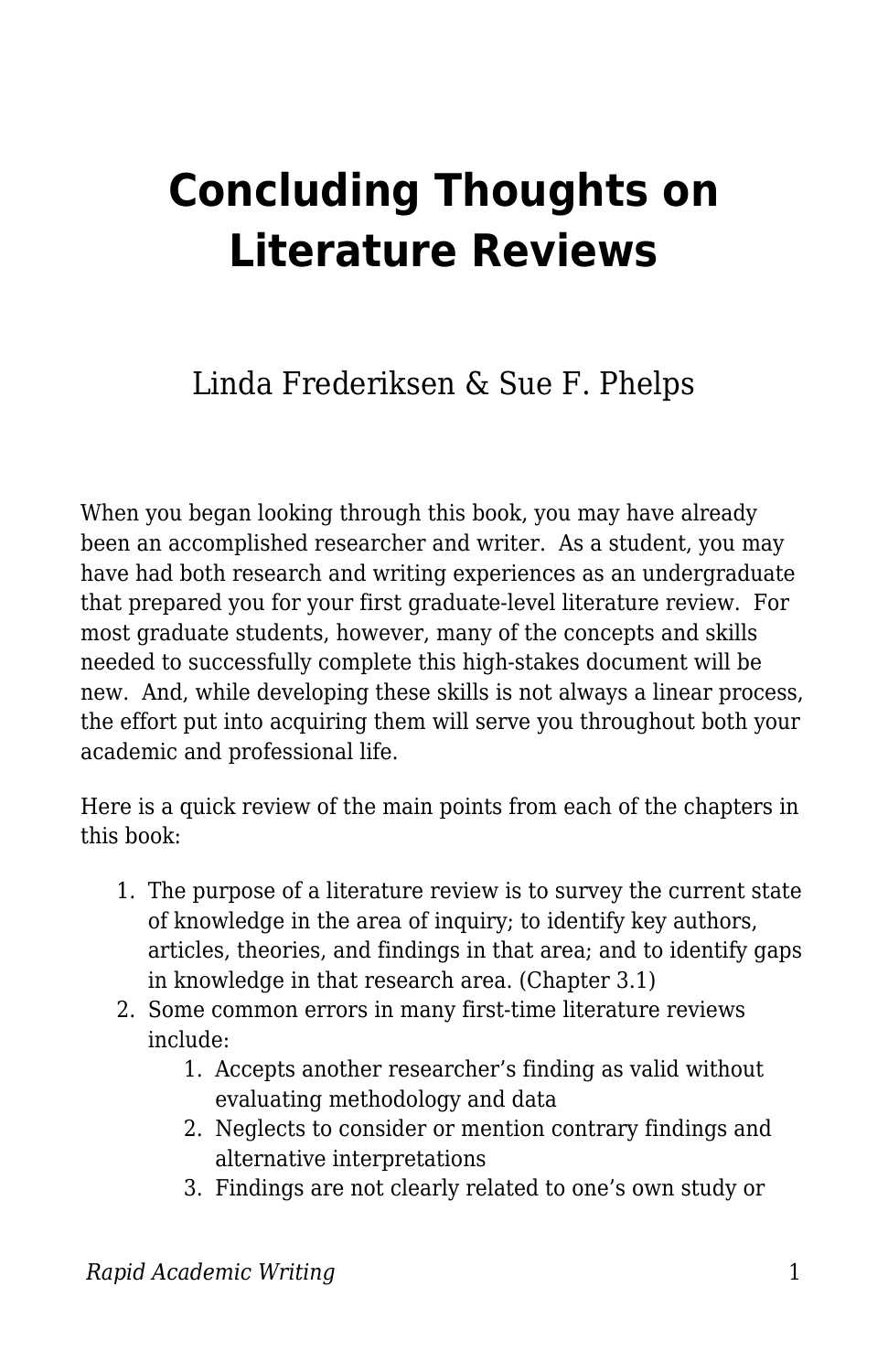findings are too general.

- 4. Allows insufficient time to define best search strategies and writing
- 5. Simply reports individual studies rather than synthesizing the results
- 6. Problems with selecting and using most relevant keywords and descriptors are evident.
- 7. Relies too heavily on secondary sources
- 8. Does not record or report search procedures
- 9. Summarizes rather than synthesizes (Chapter 3.1)
- 3. By understanding what the literature in your field is, as well as how and when it is generated, you begin to know what is available and where to look for it. (Chapter 3.2)
- 4. Most graduate-level literature reviews begin with choosing a relevant, appropriate, interesting topic and then changing it. (Chapter 3.3)
- 5. Search and discovery of the literature is an iterative process. There are many places to look and many tools and techniques to use to find resources. Advanced researchers master this skill early on and refine it with each project. (Chapter 3.4)
- 6. You searched the literature and found lots of relevant resources. How do you now determine whether each item is an appropriate fit for your own review? (Chapter 3.5)
- 7. How will your resources be organized (alphabetically or chronologically)? By broad general theme or theory? Based on a type of methodology or population? What citation management program or software are you going to use to keep track of all your references? (Chapter 3.6)
- 8. Your literature review is not a summary of all the articles you read but rather a synthesis that demonstrates a critical analysis of the papers you collected as well as your ability to integrate the results of your analysis into your own literature review. (Chapter 3.7)
- 9. Like any effective argument, the literature review is about both content and form. It should have logical and smooth flow, a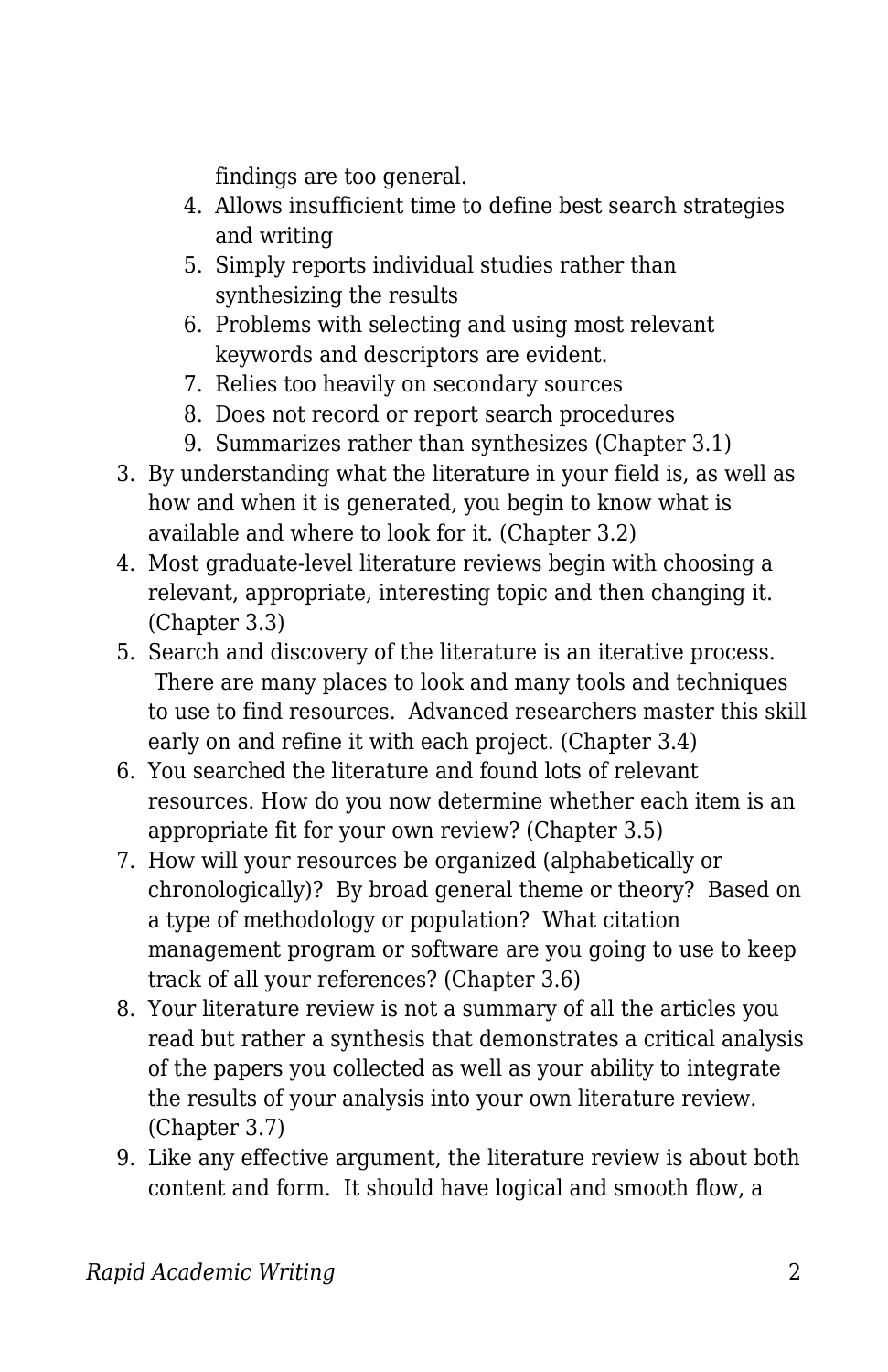clear introduction and conclusion, and use a consistent citation style throughout. (Chapter 3.8)

Remember: Writing a good literature review takes time. Start early. Begin thinking about your topic and collect references even while you work on other tasks. Write a first draft and then revise. Go over the language, style, and form. Focus, sharpen, clarify, and search again. When you are satisfied with the result, you're done.

## **How is the literature review evaluated?**

It is usually judged in three main areas:

- 1. Selection of the literature
	- 1. Have you clearly indicated the scope and purpose of the review?
	- 2. Have you included a balanced coverage of what is available?
	- 3. Have you included the most recent and relevant studies?
	- 4. Have you included enough material to show the development and limitations in this area?
	- 5. Have you indicated the source of the literature by referencing accurately?
	- 6. Have you used mostly primary sources or appropriate secondary sources?
- 2. Critique of the literature
	- 1. Have you clearly (and logically) ordered and sorted the research, focusing on themes or ideas rather than the authors?
	- 2. Does the review move from broader concepts to a more specific focus?
	- 3. Is there adequate critique of research limitations, including design and methodology?
	- 4. How do the studies compare or contrast with debates or controversies highlighted?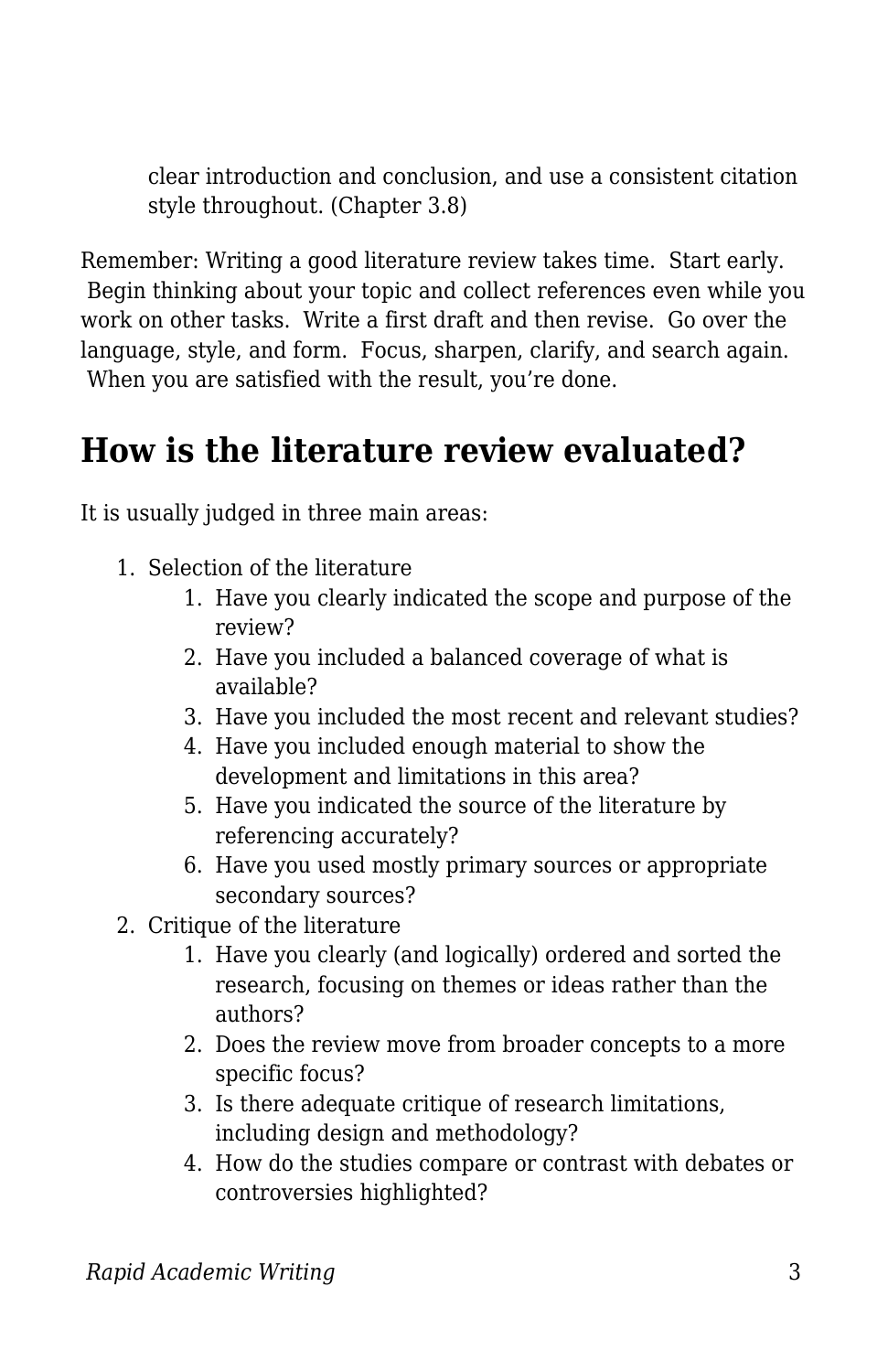- 5. Is the relevance to your problem clear?
- 3. Summary and interpretation of the literature
	- 1. Have you made an overall interpretation of what is available?
	- 2. Do the implications provide theoretical or empirical justification for your own research questions/hypothesis?
	- 3. Do the implications provide a rationale for your research design? (RMIT University)

We hope that this discussion about literature reviews is useful. After reading this guide, and reviewing the additional resources and activities in each chapter, we hope you have a better understanding of the research and writing process. What conclusions have you reached regarding the content and structure of a literature review that can answer the question, "How do I write a graduate-level literature review?"

# **Additional Resources**

Bell, J. (2005). *Doing Your Research Project: A Guide for First-Time Researchers in Education, Health and Social Science* (4th ed.). New York: Open University Press.

Booth, A., Sutton, Anthea, & Papaioannou, Diana. (2016). *Systematic Approaches to a Successful Literature Review* (2nd ed.). Los Angeles: Sage Publications.

Collins, S. (2016). *Professional Writing in the Health Disciplines*. [https://edtechbooks.org/-bL](http://epub-fhd.athabascau.ca/professionalwriting/) CC-BY-NC-SA 4.0

Coughlan, M., & Cronin, Patricia. (2017). *Doing a Literature Review in Nursing, Health and Social Care* (2nd ed.). Los Angeles: Sage Publications.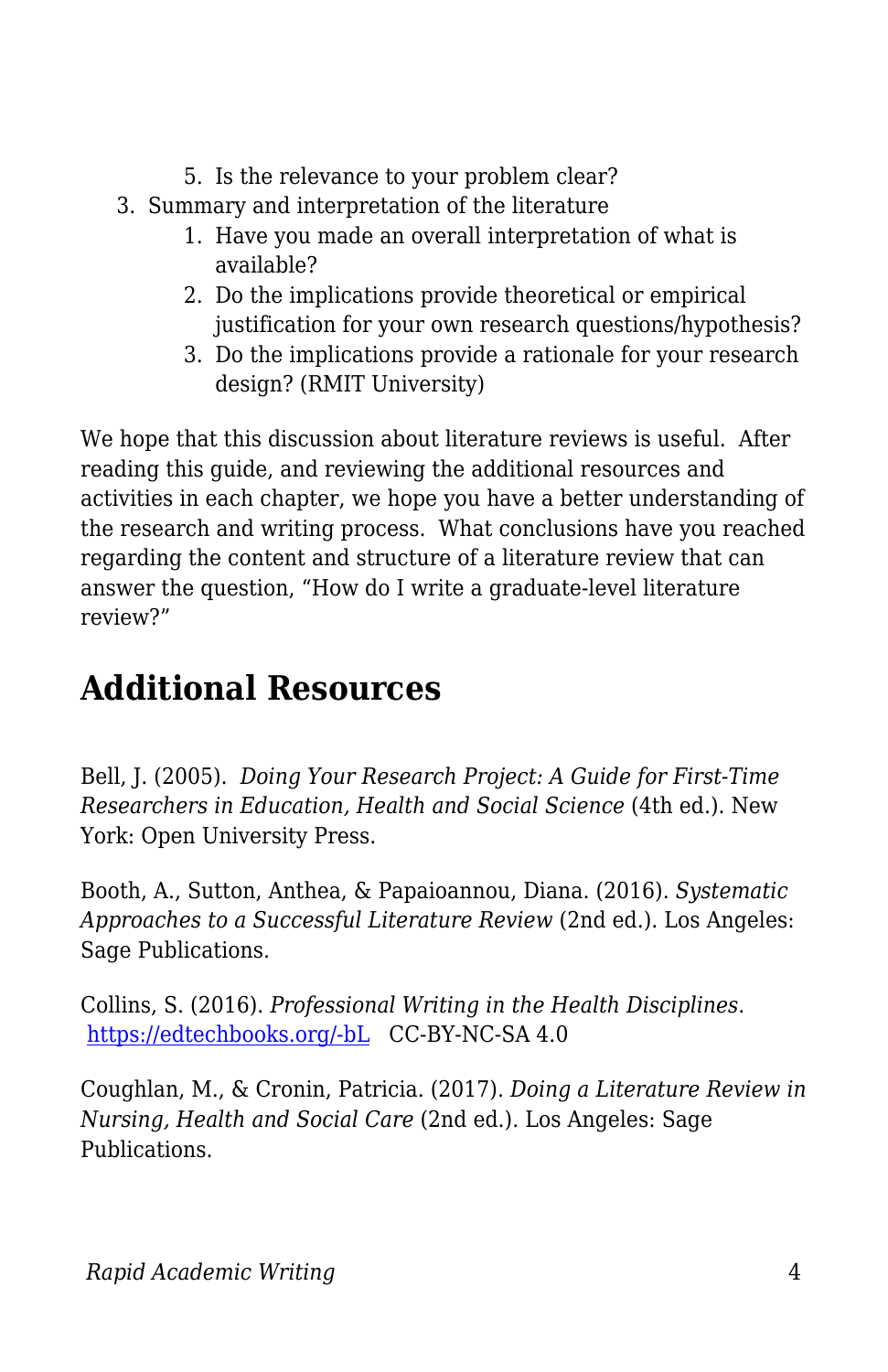Fink, A. (2014). *Conducting Research Literature Reviews* (4th ed.). Los Angeles, CA: Sage Publications.

Galvan, J.L. (2009). *Writing Literature Reviews: A Guide for Students of the Social and Behavioral Sciences*. Glendale, CA : Pyrczak

Garrard, J. (2017). *Health Sciences Literature Review Made Easy: The Matrix Method*. Burlington, MA: Jones & Bartlett Learning.

Machi, L.A., & McEvoy, B.T. (2012). *The Literature Review: Six Steps to Success*. Thousand Oaks, CA: Corwin.

Milardo, R.M. (2015). *Crafting Scholarship in the Behavioral and Social Sciences: Writing, Reviewing, and Editing*. New York: Routledge.

Pautasso M. (2013). Ten simple rules for writing a literature review. *PLoS Computational Biology* 9(7): e1003149. [https://edtechbooks.org/-pb](https://doi.org/10.1371/journal.pcbi.1003149)

Petticrew, M., & Roberts, H. (2006). *Systematic Reviews in the Social Sciences*. Malden, MA: Blackwell Publishing.

Wallace, M., & Wray, A. (2016). *Critical Reading and Writing for Postgraduates* (3rd ed.). Los Angeles, CA: Sage Publications.

### **References by Chapter**

#### **[\[https://edtechbooks.org/-mRf\]C](https://edtechbooks.org/rapidwriting/)hapter 3.1**

Amundsen, C., & Wilson, M. (2012). Are we asking the right questions? A conceptual review of the educational development literature in higher education. *Review of Educational Research*, 82(1), 90-126. doi: 10.3102/0034654312438409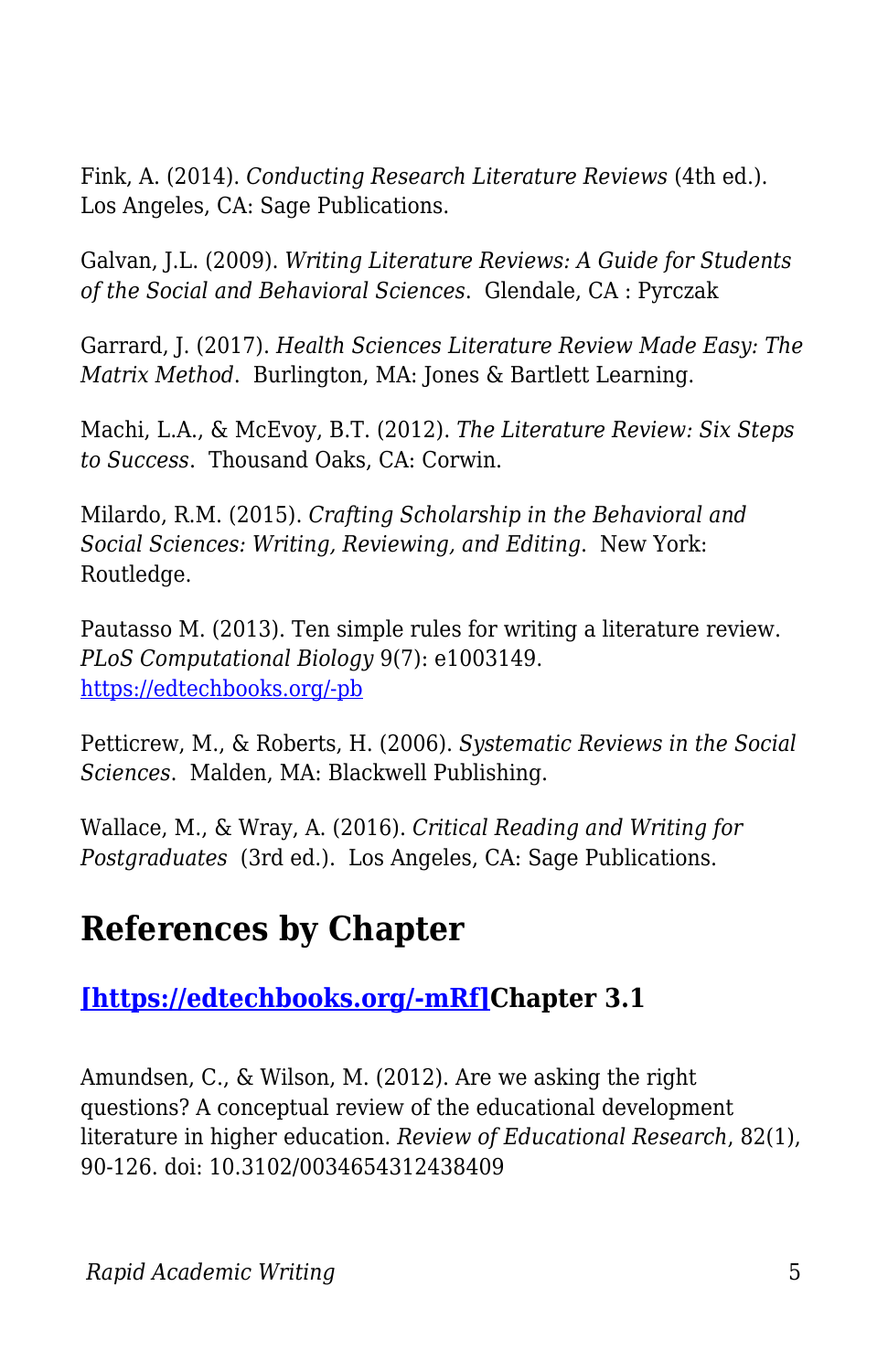Bendermacher, G., Egbrink, M., Wolfhagen, I., & Dolmans, D. (2017). Unraveling quality culture in higher education: A realist review. *Higher Education* 73(1), 39-60. doi:10.1007/s10734-015-9979-2

Bhattacherjee, A., (2012). Social science research: Principles, methods, and practices. *Textbooks Collection*. 3. [https://edtechbooks.org/-JK](http://scholarcommons.usf.edu/oa_textbooks/3)

Boote, D., & Beile, P. (2005). Scholars before researchers: On the centrality of the dissertation literature review in research preparation. *Educational Researcher* 34(6), 3-15.

Brock, A., & Ryan, T. (2016). Exploring the gap between teacher certification and permanent employment in Ontario: An integrative literature review. *Canadian Journal of Educational Administration and Policy* 175. [https://edtechbooks.org/-DJ](http://files.eric.ed.gov/fulltext/EJ1086899.pdf)

Capar, G., & Tarim, K. (2015). Efficacy of the cooperative learning method on mathematics achievement and attitude: A meta-analysis research. *Educational Sciences: Theory and Practice* 15(2), 553-559. [https://edtechbooks.org/-Kd](http://files.eric.ed.gov/fulltext/EJ1060189.pdf)

Cuttance, P. (1981). School effects research: A synoptic review of past efforts and some suggestions for the future. *Journal of Sociology* 17(3), 65-69.

Dohn, N. (2010). The formality of learning science in everyday life: A conceptual literature review. *Nordic Studies in Science Education*. [https://edtechbooks.org/-Rfb](https://www.journals.uio.no/index.php/nordina/article/view/250/303)

Duncan, G., Leak, J., Li, W., Magnuson, K., Schindler, H., & Yoshikawa, H. (2011). Timing issues with early childhood education programs: How effect sizes vary by starting age, program duration and persistence of effects. *Society for Research on Educational Effectiveness*. [https://edtechbooks.org/-CF](https://eric.ed.gov/?q=%22a+meta-analysis%22&ft=on&id=ED519340)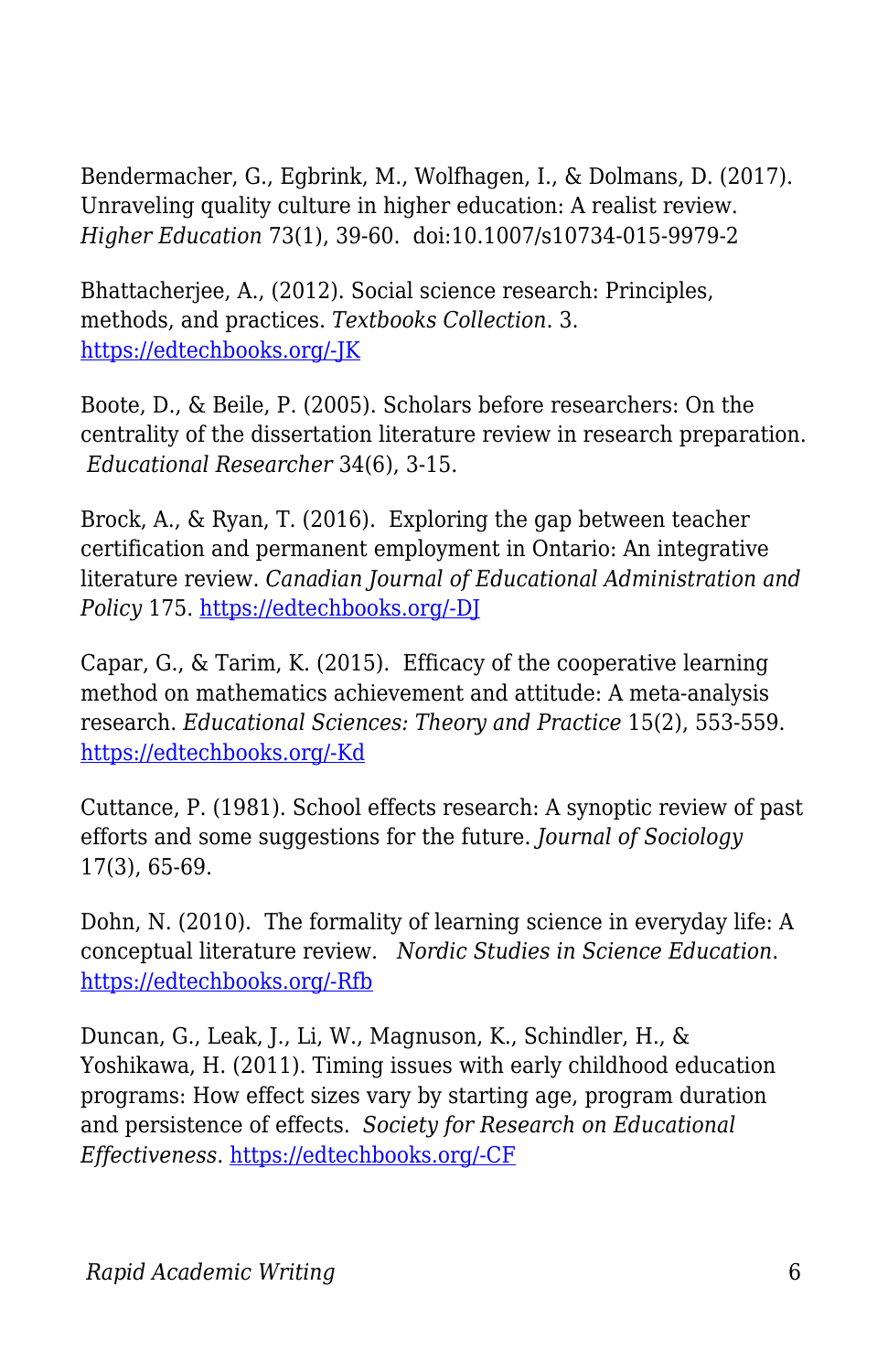Fear, W., & Erikson-Brown, A. (2014). Good quality discussion is necessary but not sufficient in asynchronous tuition: A brief narrative review of the literature. *Journal of Asynchronous Learning Networks* 18(2). [https://edtechbooks.org/-eH](http://files.eric.ed.gov/fulltext/EJ1036265.pdf)

Fragkos, K. (2016). Reflective practice in healthcare education: An umbrella review. *Education Sciences* 6(27). [https://edtechbooks.org/-aM](http://files.eric.ed.gov/fulltext/EJ1116801.pdf)

Franklin, C., Bernhardt, J., Lopez, R., Long-Middleton, E., & Davis, S. (2015). Interprofessional teamwork and collaboration between community health workers and healthcare teams: An integrative review. *Health Services Research and Managerial Epidemiology*. [https://edtechbooks.org/-Zo](https://www.ncbi.nlm.nih.gov/pubmed/28462254)

Ghaicha, A. (2016). Theoretical framework for educational assessment: A synoptic review. *Journal of Education and Practice* 7(24), 212-231. [https://edtechbooks.org/-TE](http://files.eric.ed.gov/fulltext/EJ1112912.pdf)

Hartmann, S., Braae, L., Pedersen, S., & Khalid, M. (2017). The potentials of using cloud computing in schools: A systematic literature review. *Turkish Online Journal of Educational Technology – TOJET* 16(1), 190-202. [https://edtechbooks.org/-aI](http://files.eric.ed.gov/fulltext/EJ1124903.pdf)

Hattie, J., Marsh, H. W., Neill, J. T., & Richards, G. E. (1997). Adventure education and Outward Bound: Out-of-class experiences that make a lasting difference. *Review of Educational Research*, 67(1), 43-87. doi: 10.3102/00346543067001043

Hemsley-Brown, J., & Sharp, C. (2003). The use of research to improve professional practice: a systematic review of the literature. *Oxford Review of Education*, 29(4), 449-471. doi: 10.1080/0305498032000153025

Houser, J., (2018). Nursing Research Reading, Using, and Creating Evidence (4th ed.). Burlington, MA: Jones & Bartlett.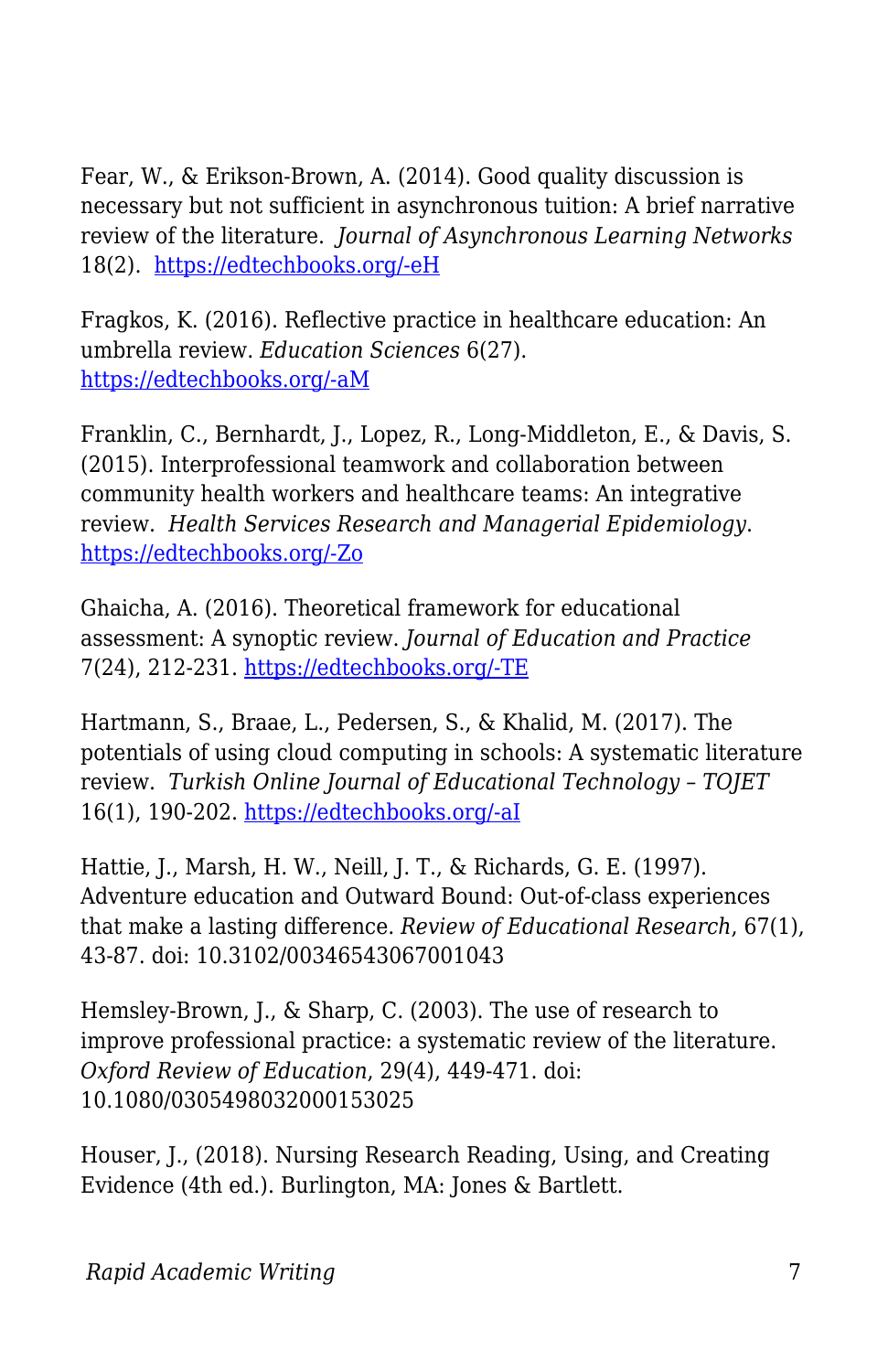Imberger, G., Thorlund, K., Gluud, C., & Wetterslev, J. (2016). Falsepositive findings in Cochrane meta-analyses with and without application of trial sequential analysis: an empirical review. *BMJ Open*, 6(8). [https://edtechbooks.org/-vcr](https://www.ncbi.nlm.nih.gov/pubmed/27519923)

Jankowski, M., Brożek, G., Lawson, J., SkoczyÅ"ski, S., & Zejda, J. (2017). E-smoking: Emerging public health problem? *International Journal of Occupational Medicine and Environmental Health*, 30(3), 329-344. doi: 10.13075/ijomeh.1896.01046

Khanassov, V., Pluye, P., Descoteaux, S., Haggerty, J., Russell, G., Gunn, J., & Levesque, J. (2016). Organizational interventions improving access to community-based primary health care for vulnerable populations: a scoping review. *International Journal for Equity in Health.* [https://edtechbooks.org/-wyp](https://www.ncbi.nlm.nih.gov/pubmed/27724952)

Khunti, S., Davies, M., & Khunti, K. (2015). Clinical inertia in the management of type 2 diabetes mellitus: a focused literature review. *British Journal of Diabetes and Vascular Disease*, 15, 65-69. [https://edtechbooks.org/-oE](http://www.bjd-abcd.com/index.php/bjd/article/view/69)

Lee, J., Lee, Y, Gong, S., Bae,J., & Choi, M. (2016). A meta-analysis of the effects of non-traditional teaching methods on the critical thinking abilities of nursing students. *BMC medical education*, 16(1). [https://edtechbooks.org/-uT](https://www.ncbi.nlm.nih.gov/pubmed/27633506)

Levy, Y. & Ellis, T. (2006). A systems approach to conduct an effective literature review in support of information systems research. *Informing Science Journal,* 9, 181-212. [https://edtechbooks.org/-oz](http://www.inform.nu/Articles/Vol9/V9p181-212Levy99.pdf)

Machi, L., & McEvoy, B. (2012). The Literature Review: Six Steps to Success (2nd ed). Thousand Oaks, CA: Corwin.

Majumder, K. (2015). *A young researcher's guide to a system review*. [https://edtechbooks.org/-mA](http://www.editage.com/insights/a-young-researchers-guide-to-a-systematic-review)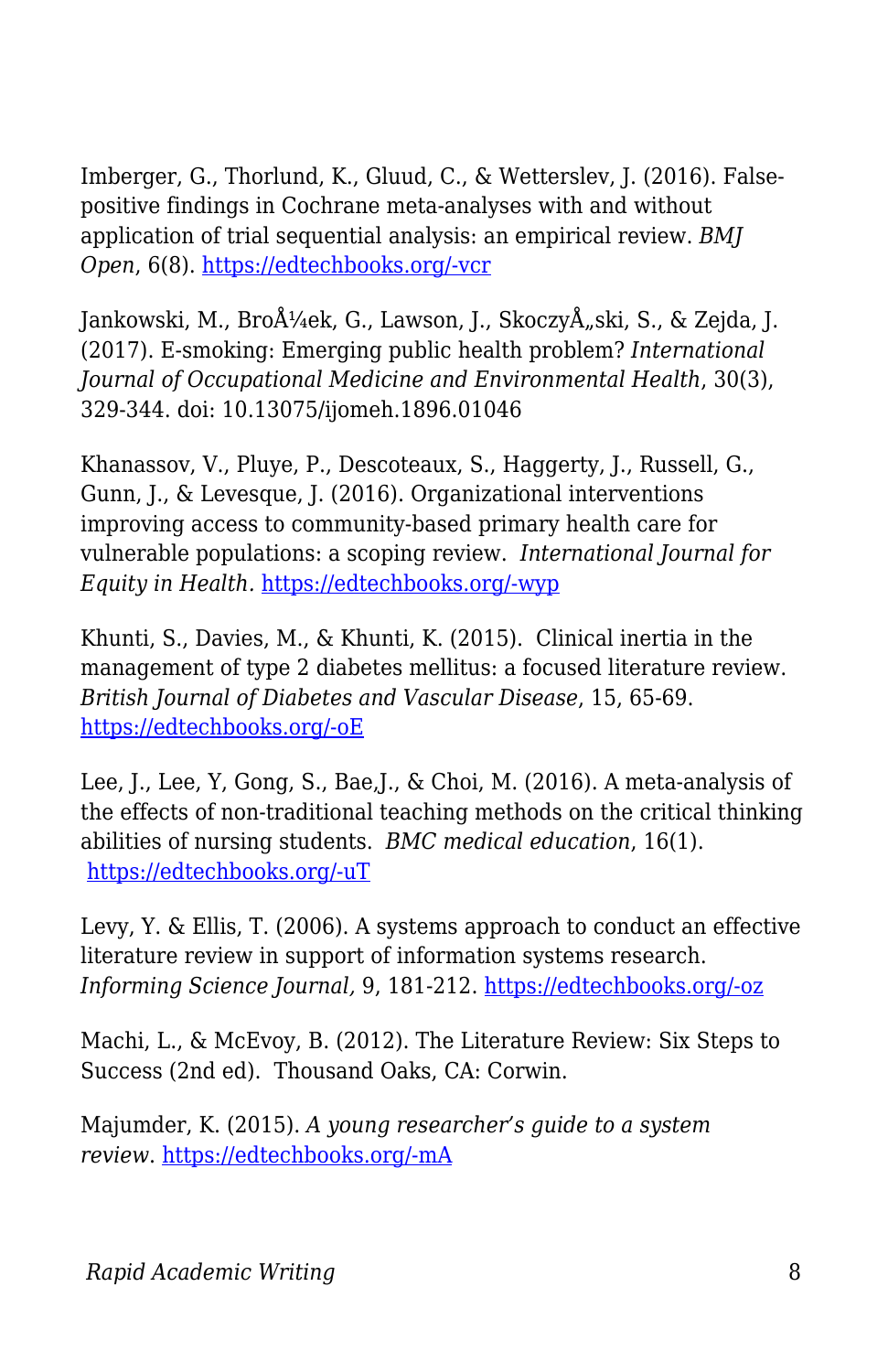Mazzocato P, Savage C, Brommels M, Aronsson, H., & Thor, J. (2010). Lean thinking in healthcare: a realist review of the literature. *Quality and Safety in Health Care*, 19, 376-382. [https://edtechbooks.org/-fD](http://qualitysafety.bmj.com/content/19/5/376.long)

Morris, S., King, C., Turner, M., & Payne, S. (2015). Family carers providing support to a person dying in the home setting: A narrative literature review. *Palliative Medicine,* 29(6), 487-495. [https://edtechbooks.org/-Nd](https://www.ncbi.nlm.nih.gov/pmc/articles/PMC4436280/)

Mwakyusa, W., & Mwalyagile, N. (2016). Impediments of e-learning adoption in higher learning institutions of Tanzania: An empirical review. *Journal of Education and Practice*, 7(30), 152-160. [https://edtechbooks.org/-ifk](http://files.eric.ed.gov/fulltext/EJ1118921.pdf)

Nowrouzi, B., Giddens, E., Gohar, B., Schoenenberger, S., Bautista, M. C., & Casole, J. (2016). The quality of work life of registered nurses in Canada and the United States: a comprehensive literature review. *International Journal Of Occupational & Environmental Health,* 22(4), 341-358. doi:10.1080/10773525.2016.1241920

O'Gorman, K., & MacIntosh, R. (2015). *Research Methods for Business & Management: A Guide to Writing Your Dissertation*. (2nd ed.). Oxford: Goodfellow Publishers.

Pal K, Eastwood S., Michie S., Farmer A., Barnard M., Peacock R, Wood B, Inniss J., & Murray E. (2013). Compute- $\hat{A}\hat{A}\hat{A}$  based diabetes self-management interventions for adults with type 2 diabetes mellitus. *Cochrane Database of Systematic Reviews* 2013, Issue 3. Art. No.: CD008776. doi:10.1002/14651858.CD008776.pub2.

Pimpin L., Wu J., Haskelberg H, Del Gobbo L., & Mozaffarian D. (2016) Is butter back? A systematic review and meta-analysis of butter consumption and risk of cardiovascular disease, diabetes, and total mortality. *PLoS ONE* 11(6): e0158118. Doi: 10.1371/journal.pone.0158118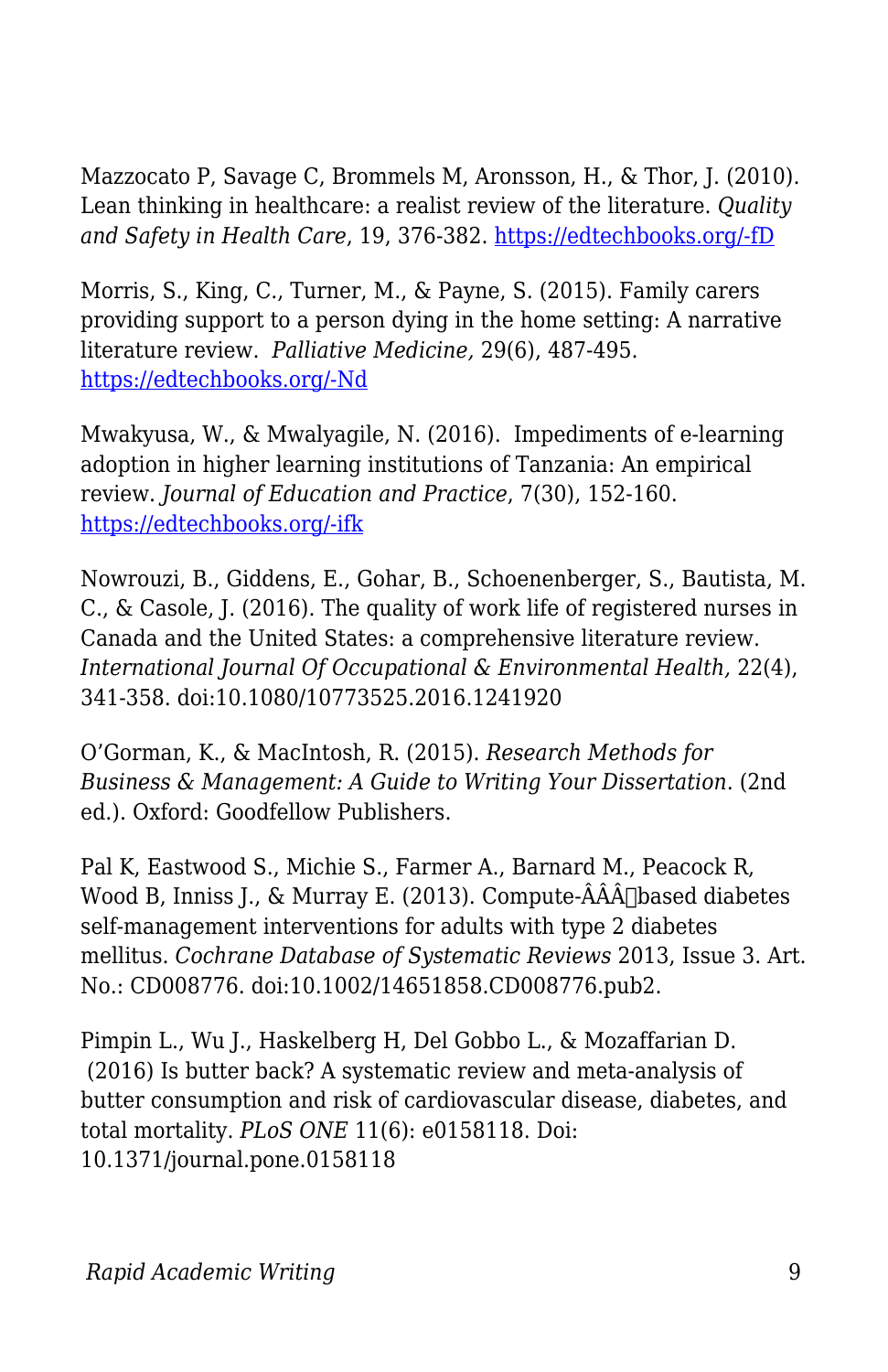Ridde, V., & Morestin, F. (2011). A scoping review of the literature on the abolition of user fees in health care services in Africa. *Health Policy and Planning,* 26(1), 1-11. doi: 10.1093/heapol/czq021.

Rocco, T. & Plathotnik, M. (2009). Literature reviews, conceptual frameworks. *Human Resource Development Review,* 8(1), 120-130. p. 128, 2009. [https://edtechbooks.org/-Zt](http://citeseerx.ist.psu.edu/viewdoc/download?doi=10.1.1.1023.5634&rep=rep1&type=pdf)

Rosario, R. A. M., & Widmeyer, G. R. (2009). An exploratory review of design principles in constructivist gaming learning environments. *Journal of Information Systems Education*, 20(3), 289-300. <http://jise.org/Volume20/20-3/Pdf/20N3P289-abs.pdf> [\[https://edtechbooks.org/-wuk\]](http://jise.org/Volume20/20-3/Pdf/20N3P289-abs.pdf)

Schuetzenmeister, F. (2010). University research management: An exploratory literature review. Institute of European Studies. UC Berkeley: Institute of European Studies. Retrieved from: [https://edtechbooks.org/-EpY](http://escholarship.org/uc/item/77p3j2hr)

Seida, J. K., Ospina, M. B., Karkhaneh, M., Hartling, L., Smith, V., & Clark, B. (2009). Systematic reviews of psychosocial interventions for autism: an umbrella review. *Developmental Medicine & Child Neurology*, 51(2), 95-104. doi:10.1111/j.1469-8749.2008.03211.x.

Stainton, C. (1992). Language awareness: Genre awareness-a focused review of the literature. *Language Awareness*, 1(2), 109-121

Thomson, P. (2013), Not all literature reviews are the same. [https://edtechbooks.org/-xZ](https://patthomson.net/2013/05/23/not-all-literature-reviews-are-the-same/)

Tonhäuser, C. & Büker, L. 2016). Determinants of transfer of training: A comprehensive literature review. *International Journal for Research in Vocational Education and Training (IJRVET)*, 3(2), 127-165. [https://edtechbooks.org/-PEZ](http://files.eric.ed.gov/fulltext/ED568698.pdf). doi: 10.13152/IJRVET.3.2.4

Vanstone, M., Hibbert, K., Kinsella, E., McKenzie, P., Pitman, A., &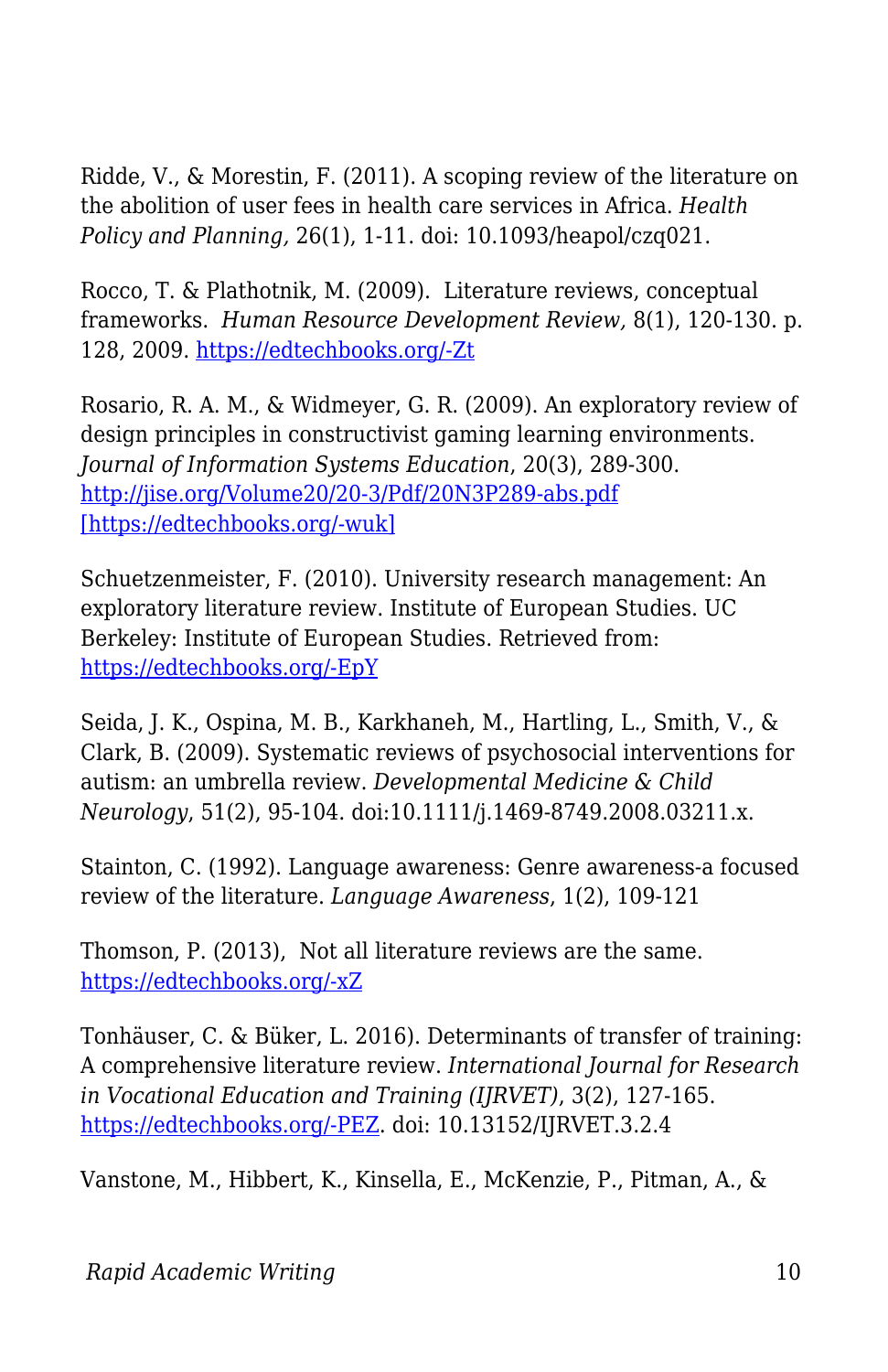Lingard, L. (2013). Interdisciplinary doctoral research supervision: A scoping review. *Canadian Journal of Higher Education*, 43(2), 42-67. [https://edtechbooks.org/-tH](http://files.eric.ed.gov/fulltext/EJ1013587.pdf)

Webster, J., & Watson, R. (2002). Analyzing the past to prepare for the future: Writing a literature review. *MIS Quarterly*, 26(2), xiii-xxiii. [https://edtechbooks.org/-xi](https://web.njit.edu/~egan/Writing_A_Literature_Review.pdf)

Wegner, W., Silva, M., Peres, M., Bandeira, L., Frantz, E., Botene, D., & Predebon, C. (2017). Patient safety in the care of hospitalised children: Evidence for paediatric nursing. *Revista gauÌÂÂÂÂÂÂÂÂÂÂÂÂÂÂÂÂcha de enfermagem*, 38(1). doi: 10.1590/1983-1447.2017.01.68020.

Williams, E. S., & Skinner, A. C. (2003). Outcomes of physician job satisfaction: a narrative review, implications, and directions for future research. *Health care management review*, 28(2), 119-139.

Whittemore, R., & Knafl, K. (2005). The integrative review: Updated methodology. *Journal of Advanced Nursing* 52(2), 546-53. [https://edtechbooks.org/-uM](http://onlinelibrary.wiley.com/doi/10.1111/j.1365-2648.2005.03621.x/epdf)

Vorsino, M. (2015). Re-reading Dewey through a feminist lens. *Educational Perspectives*, 47(1-2), 50-54. [https://edtechbooks.org/-HMH](http://files.eric.ed.gov/fulltext/EJ1088345.pdf)

#### **[\[https://edtechbooks.org/-mRf\]C](https://edtechbooks.org/rapidwriting/)hapter 3.2**

Great Schools Partnership. (2016). *The Glossary of Education Reform*.  [http://edglossary.org/action-research/ \[https://edtechbooks.org/-Bh\]](http://edglossary.org/action-research/)

Hansen, K., & Paul, N. (2015). Disciplines of knowledge. In *Information Strategies for Communicators.* [https://edtechbooks.org/-FK](http://open.lib.umn.edu/infostrategies/chapter/6-7-disciplines-of-knowledge/)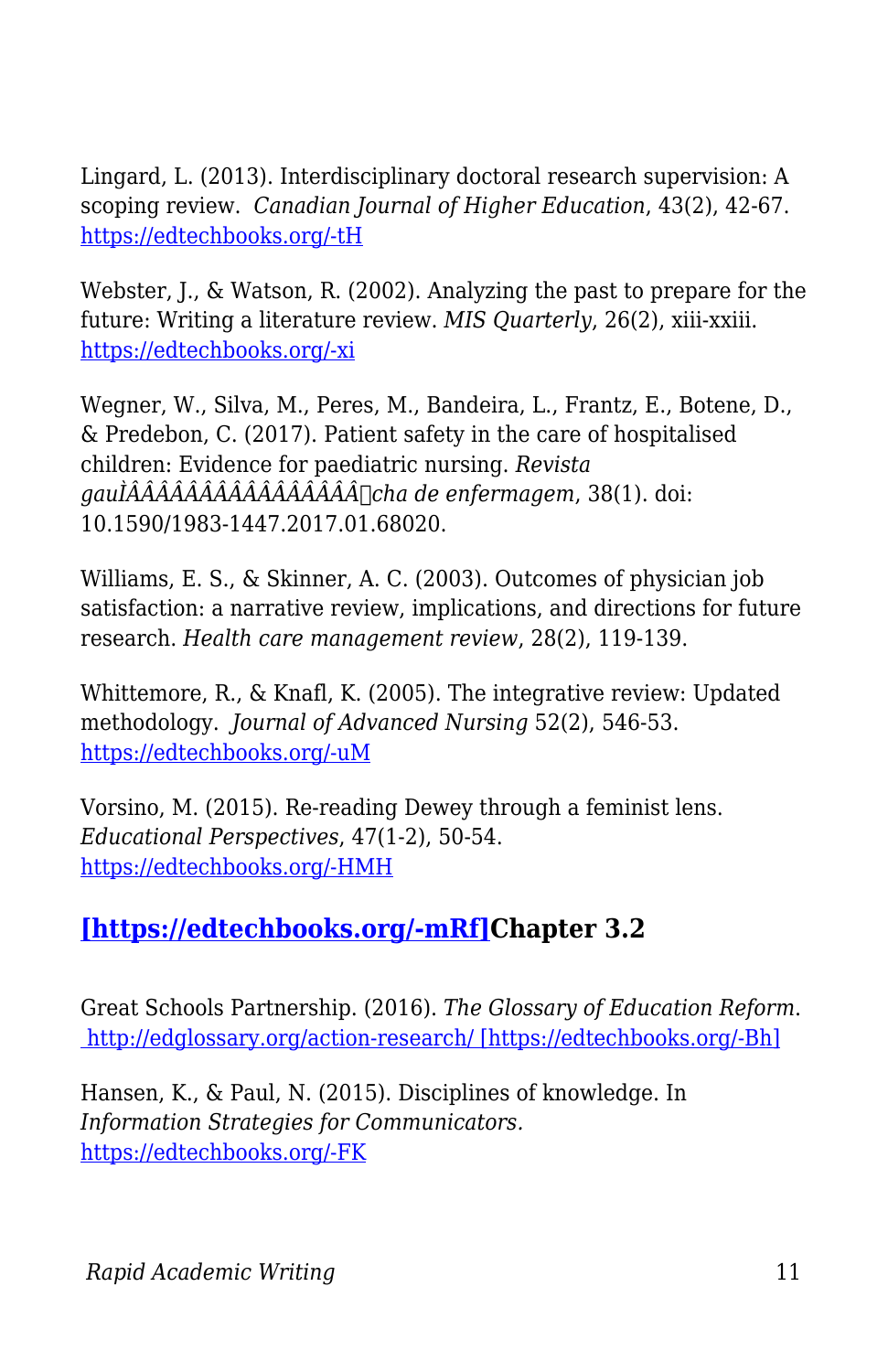Hansen, K., & Paul, N. (2015). Scholarly sources. In *Information Strategies for Communicators.* [https://edtechbooks.org/-MiV](http://open.lib.umn.edu/infostrategies/chapter/6-4-scholarly-sources/)

Houser, J., (2018). *Nursing Research Reading, Using, and Creating Evidence* (4th ed.). Burlington, MA: Jones & Bartlett.

Wallace, M., & Wray, A. (2016). *Critical Reading and Writing for Postgraduates* (3rd ed.). Thousand Oaks, CA: Sage Publications.

Writing for Success (2015). Strategies for gathering reliable information. [https://edtechbooks.org/-BN](http://open.lib.umn.edu/writingforsuccess/chapter/11-4-strategies-for-gathering-reliable-information/)

#### **[\[https://edtechbooks.org/-mRf\]C](https://edtechbooks.org/rapidwriting/)hapter 3.3**

D'Antoni, A. V., & Pinto Zipp, G. (2006). Applications of the mind map learning technique in chiropractic education: A pilot study and literature review. *Journal of Chiropractic Humanities*, 13, 2-11.

Dhanga, N., & Taheri, S. (2017). A narrative review of obesity and hearing loss. *International Journal of Obesity*. doi: 10.1038/ijo.2017.32

Dittman, M. (2005). Starting the dissertation. *gradPSYCH* 3(1). [https://edtechbooks.org/-LTx](http://www.apa.org/gradpsych/2005/01/starting.aspx)

Early Childhood Longitudinal Program (ECLS). (2011). Example research questions. [https://edtechbooks.org/-Rq](https://nces.ed.gov/ecls/researchquestions2011.asp)

Kefalianos, E., Onslow, M., Block, S., Menzies, R., & Reilly, S. (2012). Early stuttering, temperament and anxiety: Two hypotheses. *Journal of Fluency Disorders* 37(3), 151-163.

Leslie, M., Floyd, J., & Oermann, M. (2002). Use of MindMapper software for research domain mapping. *Computers, informatics, nursing : CIN,* 20(6), 229-35.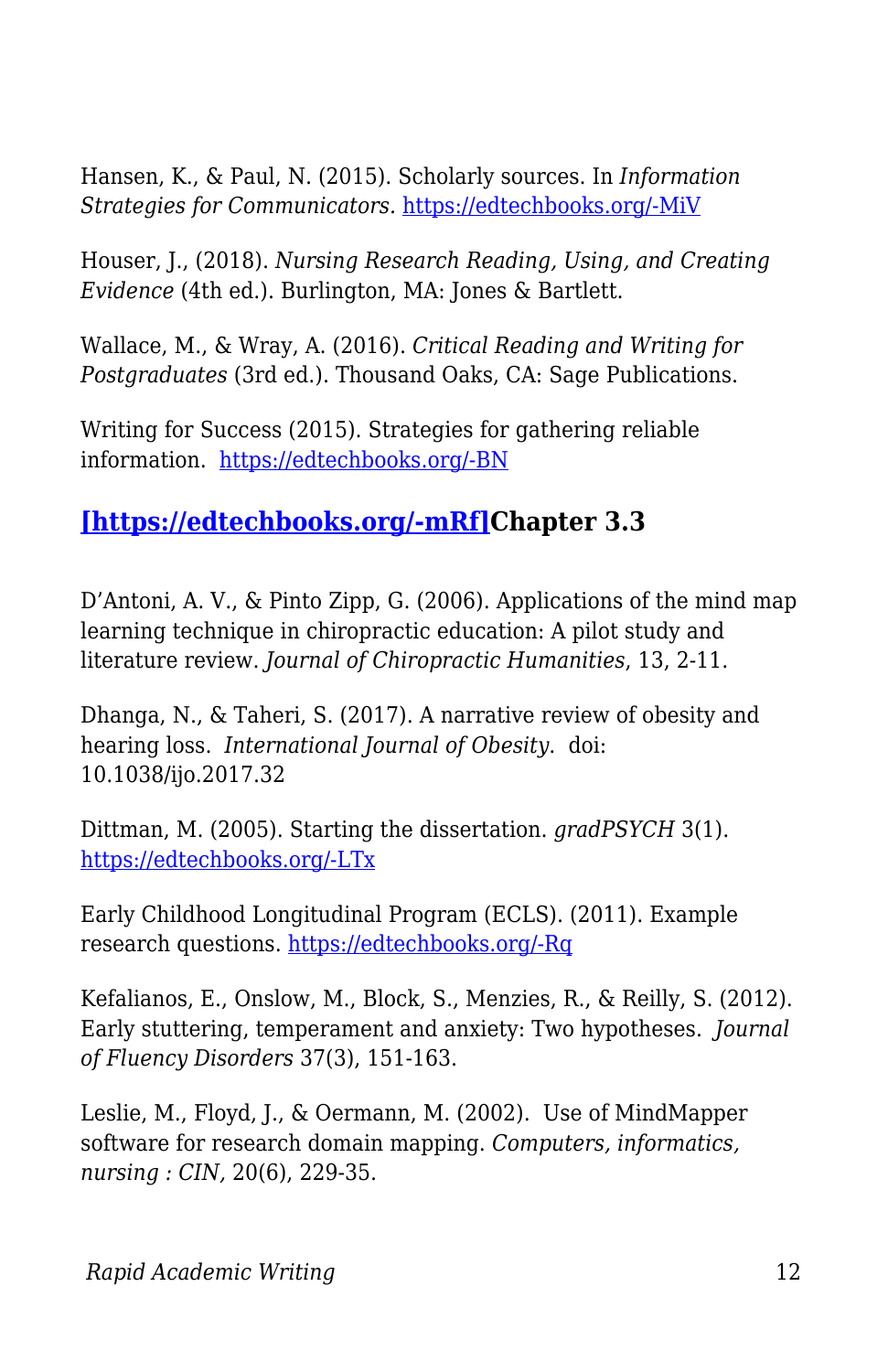Manafo, E., & Wong, S. (2012). Health literacy programs for older adults: A systematic literature review. *Health Education Research* 27(6), 947-960.

Pain, E. (2016). How to (seriously) read a scientific paper. [https://edtechbooks.org/-Bj](http://www.sciencemag.org/careers/2016/03/how-seriously-read-scientific-paper)

Rowan, M., Poole, N., Shea, B., Gone, J., Mykota, D., Farag, M., Hopkins, C., Hall, L. Mushquash, C., & Dell, C. (2014). Cultural interventions to treat addictions in indigenous populations: Findings from a scoping study. *Substance Abuse Treatment, Prevention, and Policy* 9(34). doi: 10.1186/1747-597X-9-34.

Sandoval, E. (2016). Music in peacebuilding: A critical literature review. *Journal of Peace Education* 13(3), 200-217.

Snyder, E., Witmer, S., & Schmitt, H. (2017). English language learners and reading instruction: A review of the literature. *Preventing School Failure* 61(2), 136-145.

Walton, A., & Rogers, B. (2017). Workplace hazards faced by nursing assistants in the United States: A focused literature review. *International Journal of Environmental Research and Public Health*, 14(5). [https://edtechbooks.org/-odm](https://www.ncbi.nlm.nih.gov/pubmed/28534859)

Wahl P, Bruland D, Bauer U, Okan O, & Lenz A. (2017). What are the family needs when a parent has mental health problems? Evidence from a systematic literature review. *Journal of Child and Adolescent Psychiatric Nursing,* 30, 54–66. [https://edtechbooks.org/-ysJ](https://doi.org/10.1111/jcap.12171)

#### **[\[https://edtechbooks.org/-mRf\]C](https://edtechbooks.org/rapidwriting/)hapter 3.4**

Bernnard, D., Bobish, G., Hecker, J., Holden, I., Hosier, A., Jacobson, T., Loney, T., & Bullis, D. (2014a). Scoping: Knowing what is available. In Bobish, G., & Jacobson, T. (eds.) *The Information Literacy Users*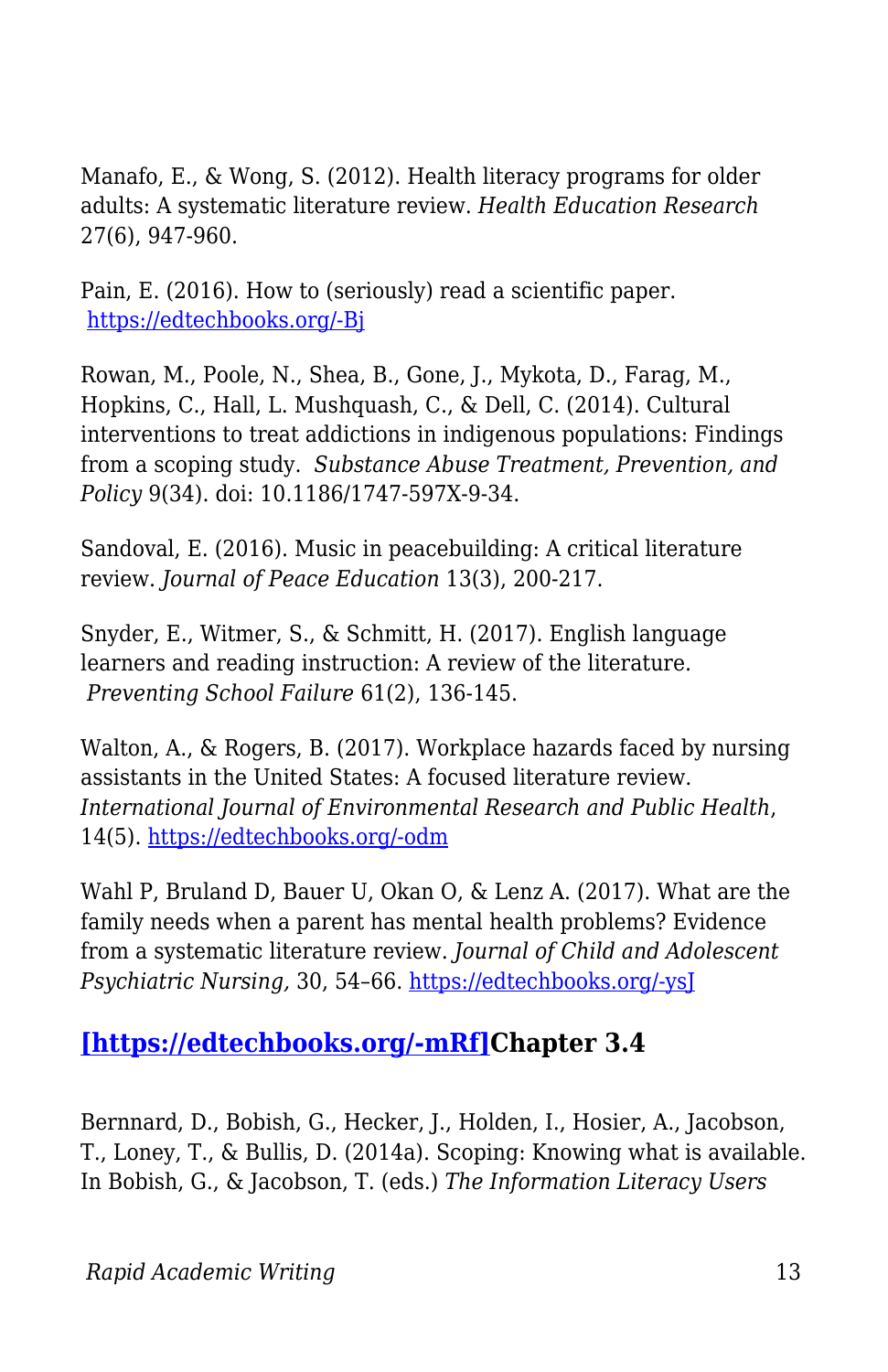*Guide: An Open Online Textbook*. [https://edtechbooks.org/-Gn](https://milnepublishing.geneseo.edu/the-information-literacy-users-guide-an-open-online-textbook/chapter/gather-finding-what-you-need/)

Bernnard, D., Bobish, G., Hecker, J., Holden, I., Hosier, A., Jacobson, T., Loney, T., & Bullis, D. (2014b). Science literacy: Information literacy in the sciences. In Bobish, G., & Jacobson, T. (eds.) *The Information Literacy Users Guide: An Open Online Textbook*. [https://milnepublishing.geneseo.edu/the-information-literacy-users-gui](https://milnepublishing.geneseo.edu/the-information-literacy-users-guide-an-open-online-textbook/chapter/science-literacy-information-literacy-in-the-sciences/) [de-an-open-online-textbook/chapter/science-literacy-information](https://milnepublishing.geneseo.edu/the-information-literacy-users-guide-an-open-online-textbook/chapter/science-literacy-information-literacy-in-the-sciences/)[literacy-in-the-sciences/ \[https://edtechbooks.org/-mwI\]](https://milnepublishing.geneseo.edu/the-information-literacy-users-guide-an-open-online-textbook/chapter/science-literacy-information-literacy-in-the-sciences/)

Clark, S. (2016). Online Research: Tips for Effective Search Strategies. CC BY [https://edtechbooks.org/-Rwb](https://www.youtube.com/watch?v=LTJygQwYV84)

Fink, A. (2014). *Conducting Research Literature Reviews* (4th ed.). Los Angeles, CA: Sage.

Hammond, C. & Brown, S. (2008). Citation searching: Search smarter & find more. *Information Today* 28(5). [https://edtechbooks.org/-KT](http://www.infotoday.com/cilmag/may08/Hammond_Brown.shtml)

#### **[\[https://edtechbooks.org/-mRf\]C](https://edtechbooks.org/rapidwriting/)hapter 3.5**

Association of College & Research Libraries (2016). *Framework for Information Literacy for Higher Education*. CC BY-NC-SA 4.0. [https://edtechbooks.org/-IUq](http://www.ala.org/acrl/standards/ilframework)

Bernnard, D., Bobish, G., Hecker, J., Holden, I., Hosier, A., Jacobson, T., Loney, T., & Bullis, D. (2014). Scoping: Knowing what is available. In Bobish, G., & Jacobson, T. (eds.) *The Information Literacy Users Guide: An Open Online Textbook*. [https://edtechbooks.org/-oL](https://milnepublishing.geneseo.edu/the-information-literacy-users-guide-an-open-online-textbook/chapter/evaluate-assessing-your-research-process-and-findings/)

Blendell, R.L., & Fehr, J.L. (2012). Discussing vaccination with concerned patients: An evidence-based resource for healthcare providers. *Journal of Perinatal and Neonatal Nursing* 26(3), 230-241. Retrieved from [https://edtechbooks.org/-zC](http://www.nursingcenter.com/evidencebasedpracticenetwork/home/journalarticle.aspx?Article_ID=1405702)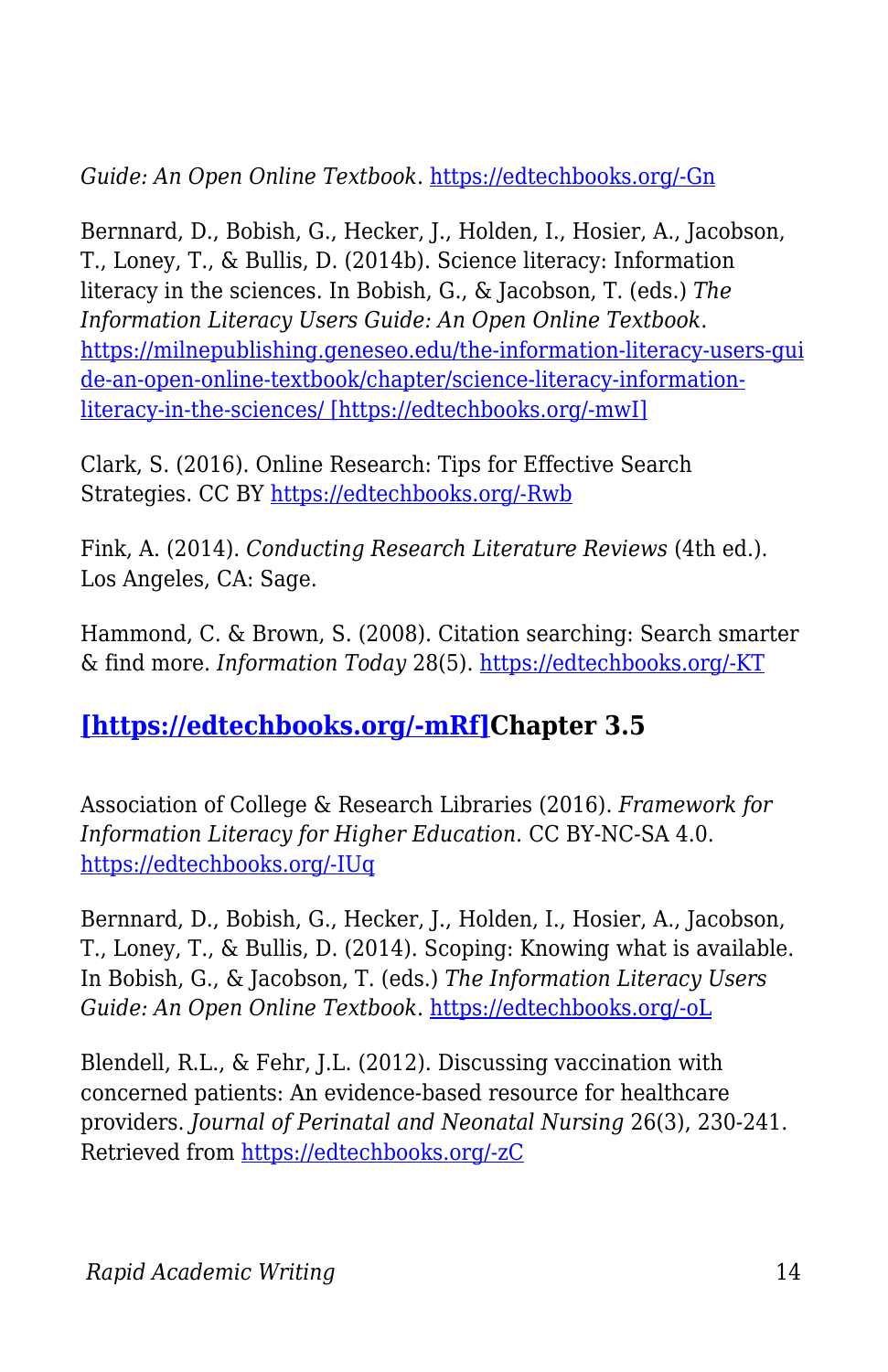Caulfield, M. (2017). *Web Literacy for Student Fact-Checkers*. CC BY. [https://edtechbooks.org/-vE](https://webliteracy.pressbooks.com/)

Frydenberg, J. (2002). Quality standards in e-learning: A matrix of analysis. *The International Review Of Research In Open And Distributed Learning*, 3(2). CC BY-SA 4.0. doi: [https://edtechbooks.org/-cW](http://dx.doi.org/10.19173/irrodl.v3i2.109)

Kerath, S., Klein, G., Kern, M., Shapira, I., Witthuhn, J., Norohna, N., Kline, M., Baksh, F. Gregersen, P., and Taioli, E. (2013). Beliefs and attitudes towards participating in genetic research: A population based cross-sectional study. BMC Public Health 13 (114). [https://edtechbooks.org/-jp](https://doi.org/10.1186/1471-2458-13-114)

Mandalios, J. (2013). RADAR: An approach for helping students evaluate Internet sources. *Journal of Information Science* 39(4), 470-478. doi:<https://doi.org/10.1177/0165551513478889> [\[https://edtechbooks.org/-EV\]](https://doi.org/10.1177/0165551513478889)

McFarland, J., Hussar, B., de Brey, C., Snyder, T., Wang, X., Wilkinson-Flicker, S., Gebrekristos, S., Zhang, J., Rathbun, A., Barmer, A., Bullock Mann, F., and Hinz, S. (2017). *The Condition of Education*. Retrieved from [https://edtechbooks.org/-FG](https://nces.ed.gov/pubsearch/pubsinfo.asp?pubid=201714)

Radom, R. (2017). Evaluating Information Sources Using the 5 Ws". OER Commons. Institute for the Study of Knowledge Management in Education. CC BY-NC 4.0 [https://edtechbooks.org/-vkw](https://www.oercommons.org/authoring/19364-evaluating-information-sources-using-the-5-ws)

Sheridan Libraries, Johns Hopkins University. (2017). *Evaluating Social Media*. CC BY. [https://edtechbooks.org/-JX](http://guides.library.jhu.edu/c.php?g=202581&p=1335031).

#### **[\[https://edtechbooks.org/-mRf\]C](https://edtechbooks.org/rapidwriting/)hapter 3.6**

Bell, J. (2005). *Doing Your Research Project: A Guide for First-Time Researchers in Education, Health and Social Science* (4th ed). New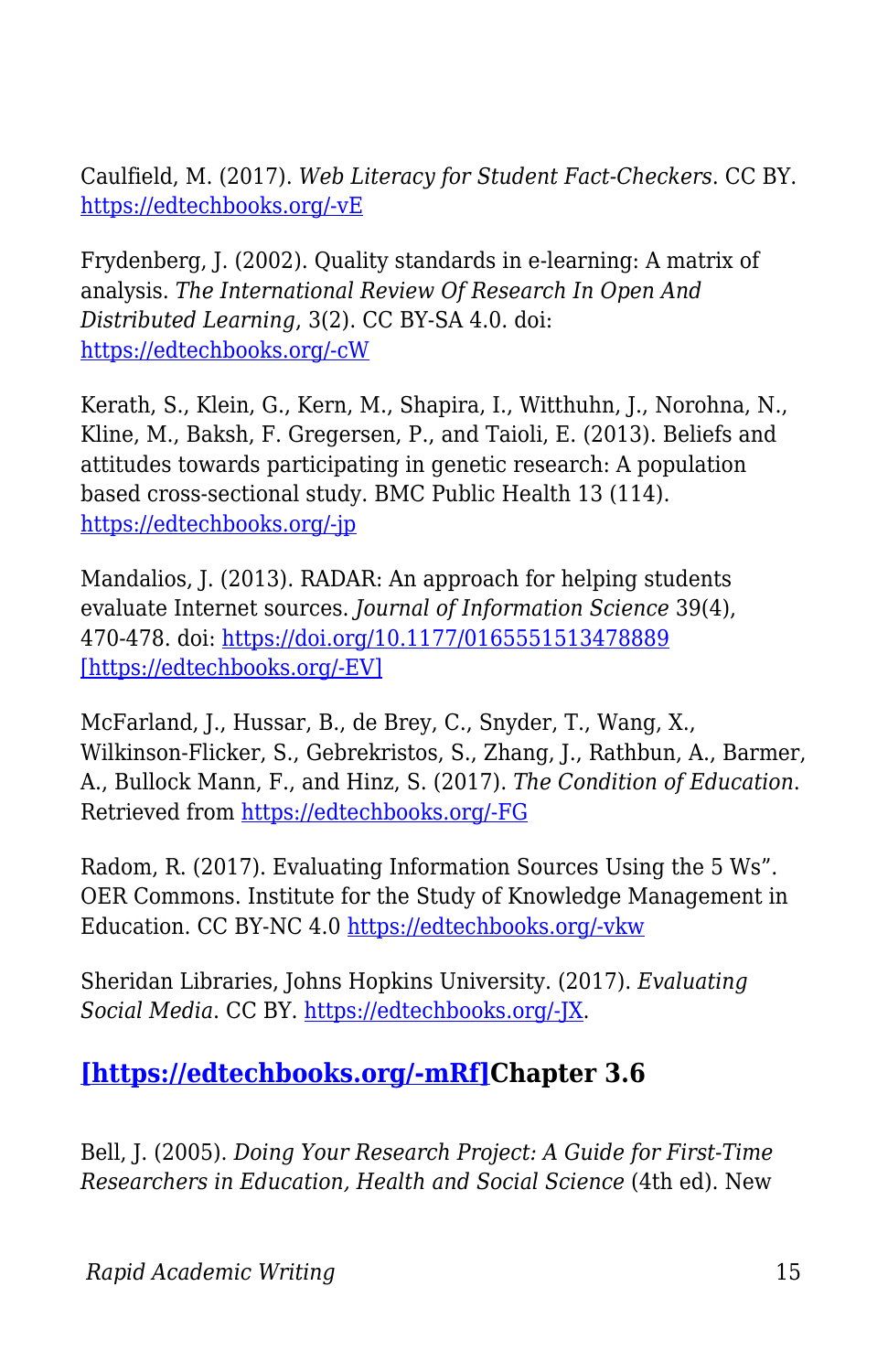York: Open University Press.

Collins, S. (2016). *Professional Writing in the Health Disciplines*. [https://edtechbooks.org/-bL](http://epub-fhd.athabascau.ca/professionalwriting/) CC-BY-NC-SA 4.0

Machi, L.A., & McEvoy, B.T. (2012). *The Literature Review: Six Steps to Success*. Thousand Oaks, CA: Corwin.

Teaching & Learning, Ohio State University Libraries. (2015). *Choosing & using sources: A guide to academic research*. CC BY 4.0 [https://edtechbooks.org/-Wm](https://osu.pb.unizin.org/choosingsources/)

University of Edinburgh Records Management (2017). Electronic record naming conventions. [https://edtechbooks.org/-MH](http://www.ed.ac.uk/records-management/records-management/staff-guidance/electronic-records/naming-conventions)

#### **[\[https://edtechbooks.org/-mRf\]C](https://edtechbooks.org/rapidwriting/)hapter 3.7**

Bernnard, D., Bobish, G., Hecker, J., Holden, I., Hosier, A., Jacobson, T., Loney, T., & Bullis, D. (2014). Presenting: Sharing What You've Learned. In Bobish, G., & Jacobson, T. (eds.) *The Information Literacy Users Guide: An Open Online Textbook*. [https://edtechbooks.org/-uje](https://milnepublishing.geneseo.edu/the-information-literacy-users-guide-an-open-online-textbook/chapter/present-sharing-what-youve-learned/)

Garrard, J. (2017). *Health Sciences Literature Review Made Easy: The Matrix Method*. Burlington, MA: Jones & Bartlett Learning.

Klingner, J., Scanlon, D., & Pressley, M. (2005). How to publish in scholarly journals. *Educational Researcher* 34(8): 14-20.

Milardo, R.M. (2015). *Crafting Scholarship in the Behavioral and Social Sciences: Writing, Reviewing, and Editing*. New York: Routledge.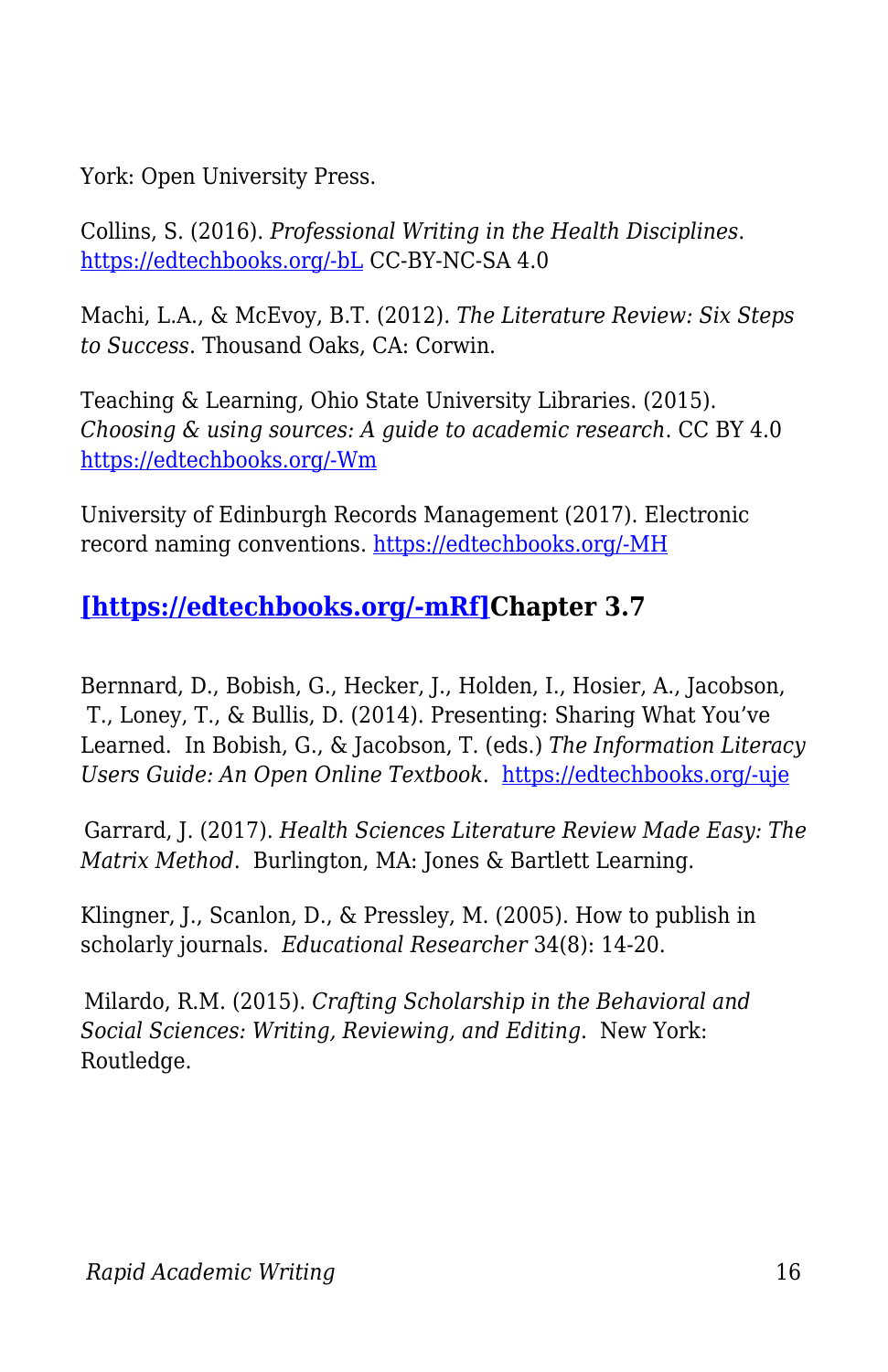#### **[\[https://edtechbooks.org/-mRf\]C](https://edtechbooks.org/rapidwriting/)hapter 3.8**

Loseke, D. (2017). *Methodological thinking: Basic principles of social research design* (2nd ed.). Los Angeles, CA: Sage.

Pautasso M (2013) Ten simple rules for writing a literature review. *PLoS Computational Biology* 9(7): e1003149. [https://edtechbooks.org/-pb](https://doi.org/10.1371/journal.pcbi.1003149)

University of Minnesota Libraries Publishing. (2016). This is a derivative of *Research Methods in Psychology* by a publisher who has requested that they and the original author not receive attribution, which was originally released and is used under CC BY-NC-SA. This work, unless otherwise expressly stated, is licensed under [a Creative](http://creativecommons.org/licenses/by-nc-sa/4.0/) [Commons Attribution-NonCommercial-ShareAlike 4.0 International](http://creativecommons.org/licenses/by-nc-sa/4.0/) [License \[https://edtechbooks.org/-wWK\].](http://creativecommons.org/licenses/by-nc-sa/4.0/)



Frederiksen, L. & Phelps, S. F. (2018). Concluding